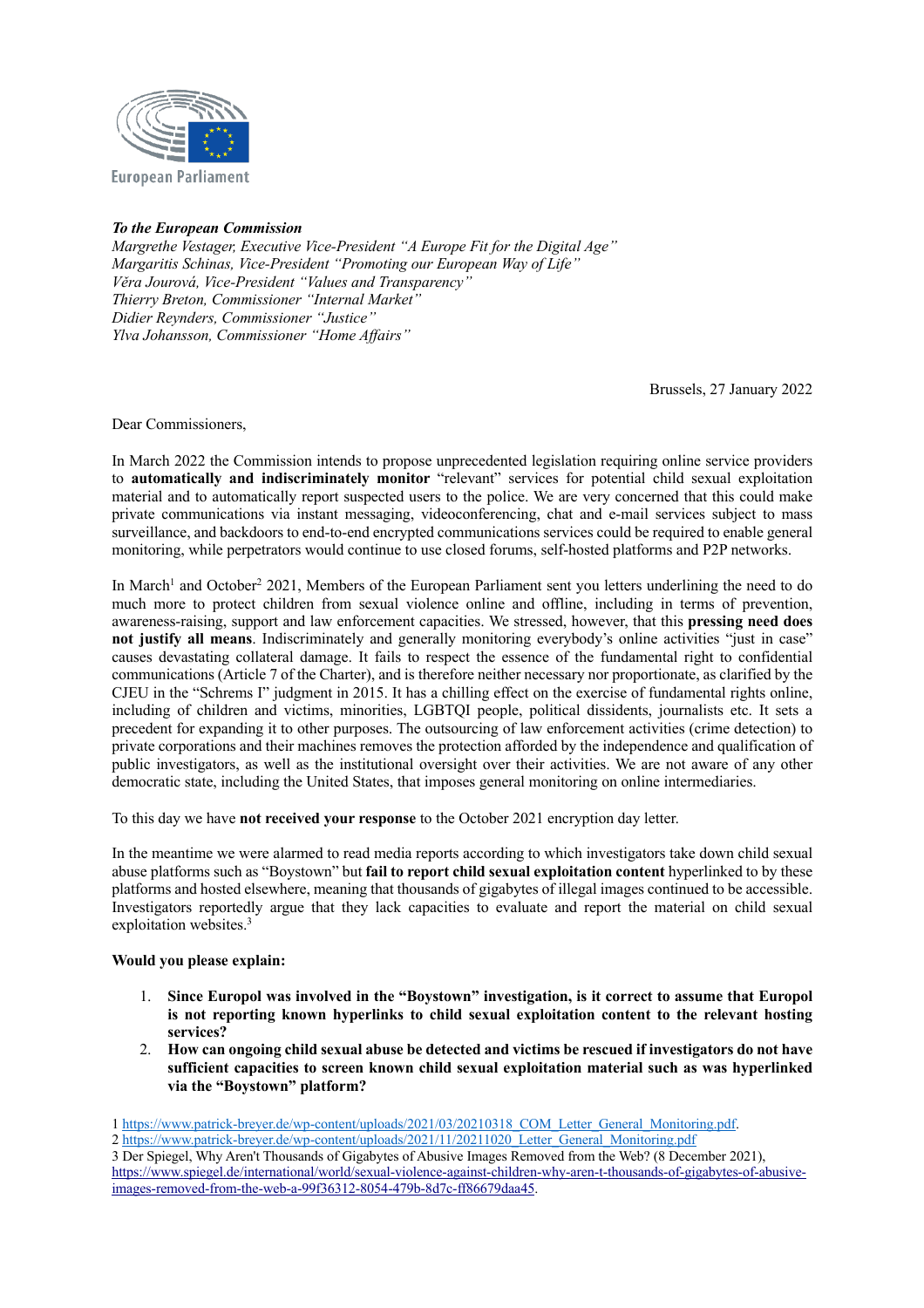- 3. **Since perpetrators typically shared hyperlinks to encrypted file storages containing child sexual exploitation material, can the Commission confirm that indiscriminately monitoring private communications for known imagery would fail to detect such hyperlinks?**
- 4. **Have police standards or guidelines for sexual abuse investigations been developed?**
- 5. **Have Member States put centralized controlling of the number of investigations, their status and police capacities for investigating of child sexual abuse cases into place?**
- 6. **Have Member States centralized the processing and evaluation of seized image and video material or is this task assigned to local investigators?**
- 7. **Have police standards for carefully evaluating confiscated data with a view to identifying new material and victims been developed?**
- 8. **Does the Commission know whether national investigators can rely on sufficient hardware and software for data preparation and evaluation, technical tools for automated selection and reduction of data (AI), police hash databases and sufficient IT capacities to process seized data storage materials?**
- 9. **Are national child sexual abuse investigators trained specifically for this task and are they offered psychological support if needed?**

With criminal investigators lacking the capacities to evaluate the child sexual exploitation material already in their possession and identify victims of ongoing abuse, we are extremely concerned that **adding thousands and thousands of cases of circulation of well-known material via major communications services to their burden would fail victims whose safety depends on focusing all resources on preventing abuse** and the production of abuse imagery in the first place. To post new abuse imagery, perpetrators and producers do not typically use commercial messaging services, but closed channels. Once child sexual exploitation material has been produced and posted, it is technically impossible to effectively prevent its circulation, which is why all efforts need to focus on preventing abuse. We are alarmed therefore that the Commission's obsession with looking for recurrences of known material not only puts the privacy and security of all citizens at risk but also threatens to deprive victims of ongoing abuse of the capacities and protection they need. **While citizens are prepared to go a long way to keep children safe, your approach would do more harm than good when it comes to protecting children.**

The **effectiveness and efficiency** of the general algorithmic monitoring that you are pursuing has not been demonstrated. A German study confirmed years ago that "the solving of cases of sexual abuse on the occasion of investigations into child pornography is at best a random occurrence".4 In line with this finding few cases of children rescued following NCMEC reports have been cited, and even fewer of those are demonstrably the result of indiscriminately monitoring private communications (rather than human reports and material detected on the web). Ever rising numbers of reports by US companies using indiscriminate content surveillance indicate that this method does not contain the circulation of illegal material. If it pushes such activities further underground (e.g. to dark net forums), it makes criminals even more difficult to prosecute. The only police force that has disclosed statistics, the Swiss Federal Police (Fedpol), says that 86% of the automatically generated US reports on allegedly illegal content do, in fact, not contain any criminally relevant material.<sup>5</sup> This means that every month thousands of innocent citizens are falsely reported to the police. Even true positive hits regularly result in the criminalization of children; for example in Germany 30% of all criminal investigations for child sexual exploitation material target minors.

The opposition to the Commission's plans to make mass surveillance of everybody's private communications mandatory is overwhelming. A representative survey in 10 EU Member States found that 72% of citizens oppose searching all private messages for allegedly illegal material, with only 18% supporting the idea.<sup>6</sup> The Commission's own public consultation on the proposal revealed that 51% of all respondents are opposed to indiscriminate monitoring by e-mail and messaging providers. Furthermore, 80% of respondents to the Commission's public consultation do not want indiscriminate monitoring to be applied to encrypted messages. A recent Special Eurobarometer on Digital Rights underlined that **91% of EU citizens consider the protection of the confidentiality of communications to be of the highest importance**. <sup>7</sup> Lately European IT professionals in the Council of European Professional Informatics Societies (CEPIS) have rejected the upcoming proposal as a

7 Special Eurobarometer 518: Digital Rights and Principles (2021):

<sup>4</sup> Abrecht et. al., Schutzlücken durch Wegfall der Vorratsdatenspeicherung? (2011),

https://grundrechte.ch/2013/MPI\_VDS\_Studie.pdf, pp. 114 and 220.

<sup>5</sup> Sonntagszeitung of 14 March 2021, p. 9.

<sup>6</sup> https://nextcloud.pp-eu.eu/index.php/s/5bkdRGyxnAciNBz

https://europa.eu/eurobarometer/api/deliverable/download/file?deliverableId=78937.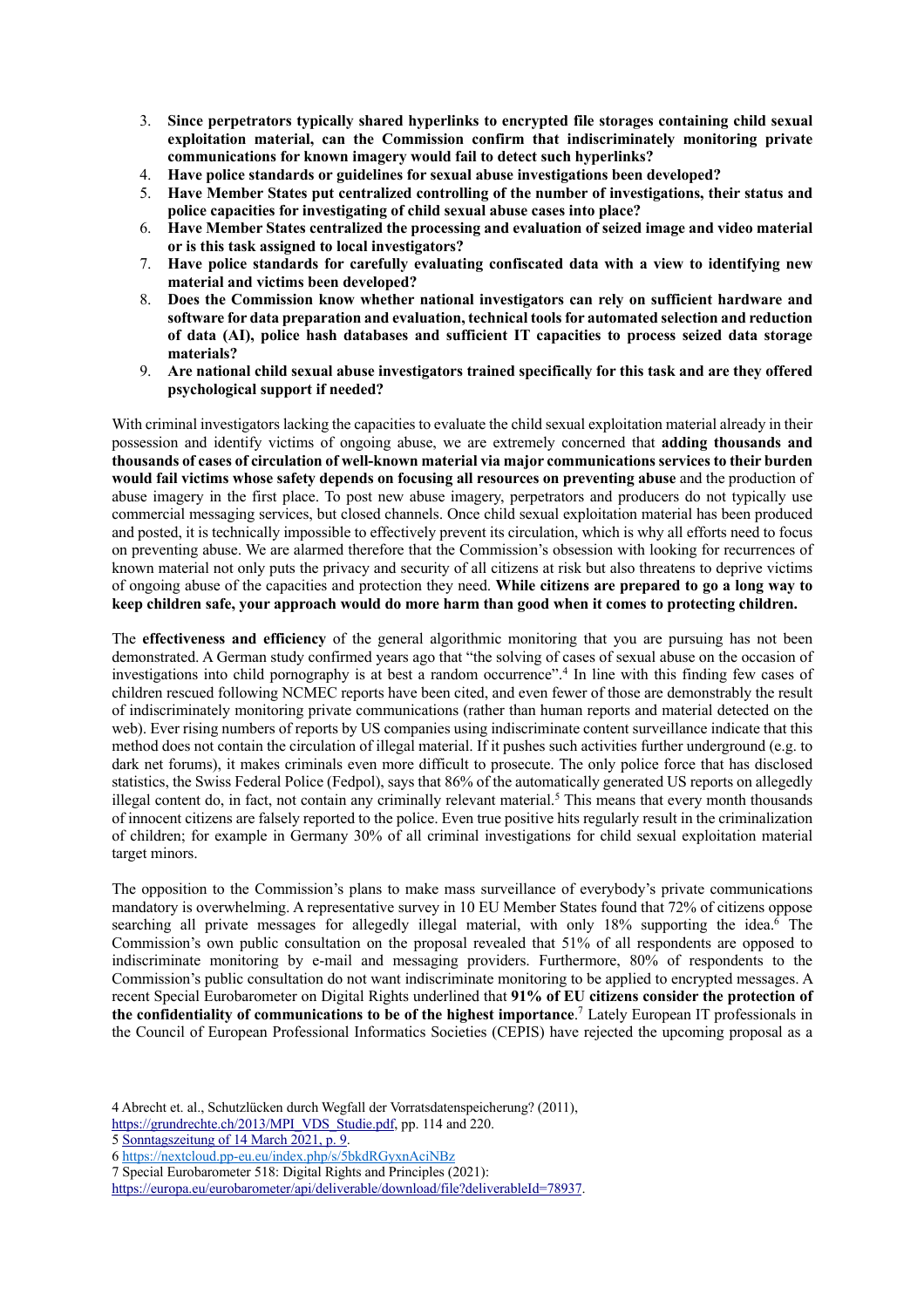means of "total surveillance of digital communications in the EU".8 Daniel Kretzschmar, spokesman for the Federal Board of the Association of German Criminal Investigators, warned that unsuspected persons could easily become the focus of investigations, and that privatizing detection means "making law enforcement dependent on these companies, which is actually a state and sovereign task."9

Having repeatedly postponed your proposal, you seem to be ignoring all this criticism and pushing ahead regardless.

Furthermore, you fail to explain how indiscriminate content surveillance could possibly meet the proportionality requirement under the Charter of Fundamental Rights. **According to the Court of Justice** "*the automated analysis of [communications] data can meet the requirement of proportionality only in situations in which a Member State is facing a serious threat to national security which is shown to be genuine and present or foreseeable, and provided that the duration of that retention is limited to what is strictly necessary*" (case C-511/18, §§ 177-178). A **legal analysis on the matter by the German Bundestag**'s services10 and the **legal expertise of Prof. Ninon Colneric,11 a former judge at the Court of Justice**, confirm that "*EU legislation obliging providers of number-independent communications services (i.e. e-mail, messaging, chat) to generally and indiscriminately screen the content of all private correspondence for 'child pornography' and report hits to the police would not comply with the fundamental rights guaranteed by Articles 7, 8, 11 and 16 of the Charter*".

## **Would you please explain:**

## 10. **In the Commission's view how can a requirement to indiscriminately, permanently and automatically analyze the content of all private communications possibly meet the requirement of proportionality under the Charter of Fundamental Rights and relevant case-law?**

Private companies generally and indiscriminately analysing the content of all private correspondence of citizens **compares to the post office opening and scanning all letters** in search of illegal content. A method as invasive as that is unacceptable with regard to the right of every citizen to respect for their communications. The confidentiality of communications is indispensable, including for counselling and victim support. Generally monitoring confidential communications can discourage victims from digitally seeking help and support. People relying on the confidentiality of communications also include citizens whose lives are in danger (e.g. witnesses, harassment victims). With search algorithms in place, self-recorded nude photos taken by minors (sexting) end up in the hands of company employees, organizations and authorities where they do not belong and are not safe. The citizens of Europe cannot accept having the confidentiality of their communications compromised, especially at times when digital correspondence has become the norm and indispensable for many in their private and professional lives.

The Commission's intention to also compel secure **end-to-end encrypted communications services** to search private correspondence would effectively turn every smartphone into a bug. Providers would need to implement a backdoor in their apps to enable such monitoring ("client-side scanning"). Such backdoors would not prevent the posting of CSAM via closed forums, self-hosted platforms or P2P networks. But implementing a routine for automatically searching and reporting suspected communications content in case of a match would break safe end-to-end encryption altogether and eliminate the security and trust that comes with it. Individuals, businesses and governments rely on end-to-end encryption to safeguard their personal, commercial and state secrets. The safety of individuals (e.g. witnesses, officials) depends on secure encryption protecting their confidential communications. Backdoors can and will be abused by criminals, foreign intelligence services and forces that seek to destabilise our society. The Commission keeps reiterating its commitment to not generally weaken encryption, but "client-side scanning" would do exactly this.

**We urge you to focus the upcoming legislative proposal on supporting and coordinating targeted investigations (including undercover investigations) and preventing child sexual abuse in the first place as well as providing assistance to victims, while refraining from creating or condoning a mass surveillance system of general and indiscriminate monitoring of electronic correspondence, relying on private** 

8 Council of European Professional Informatics Societies (CEPIS): CEPIS against total surveillance of digital communications in the EU (7 December 2021), https://cepis.org/cepis-warns-against-new-regulation-to-oblige-monitoringof-encrypted-content/.

9 Die Welt: Total surveillance (4 November 2021).

10 https://nextcloud.pp-eu.eu/index.php/s/rnGR3pXbZj7oQFn.

11 https://www.patrick-breyer.de/wp-content/uploads/2021/03/Legal-Opinion-Screening-for-child-pornography-2021-03- 04 incl Logos.pdf